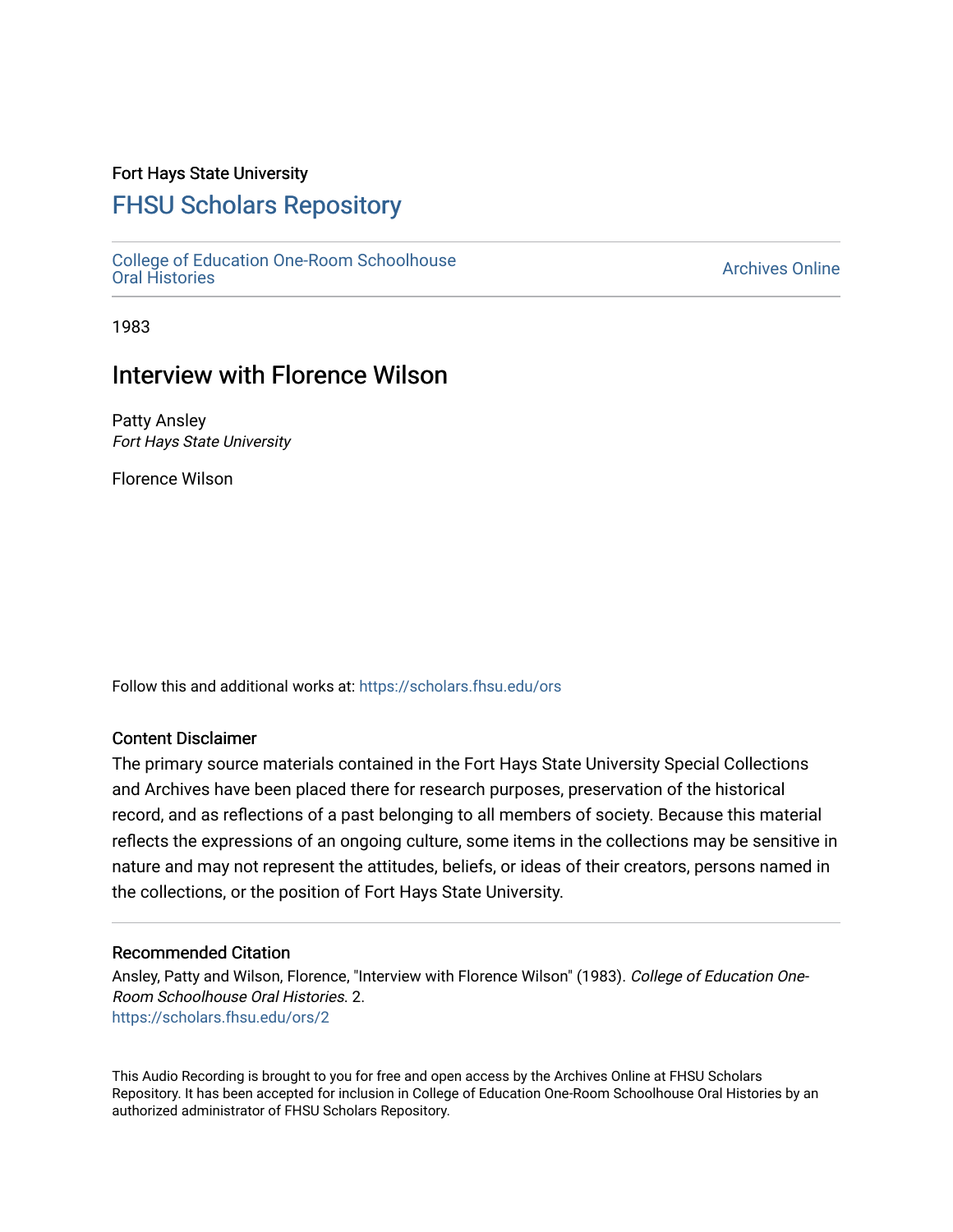Devence Wilson

#### An Era Gone Past

An oral history transcription in partial fullfillment of the requirements for Education 700,

Patti Ansley

lliuc. 700

Summer 198J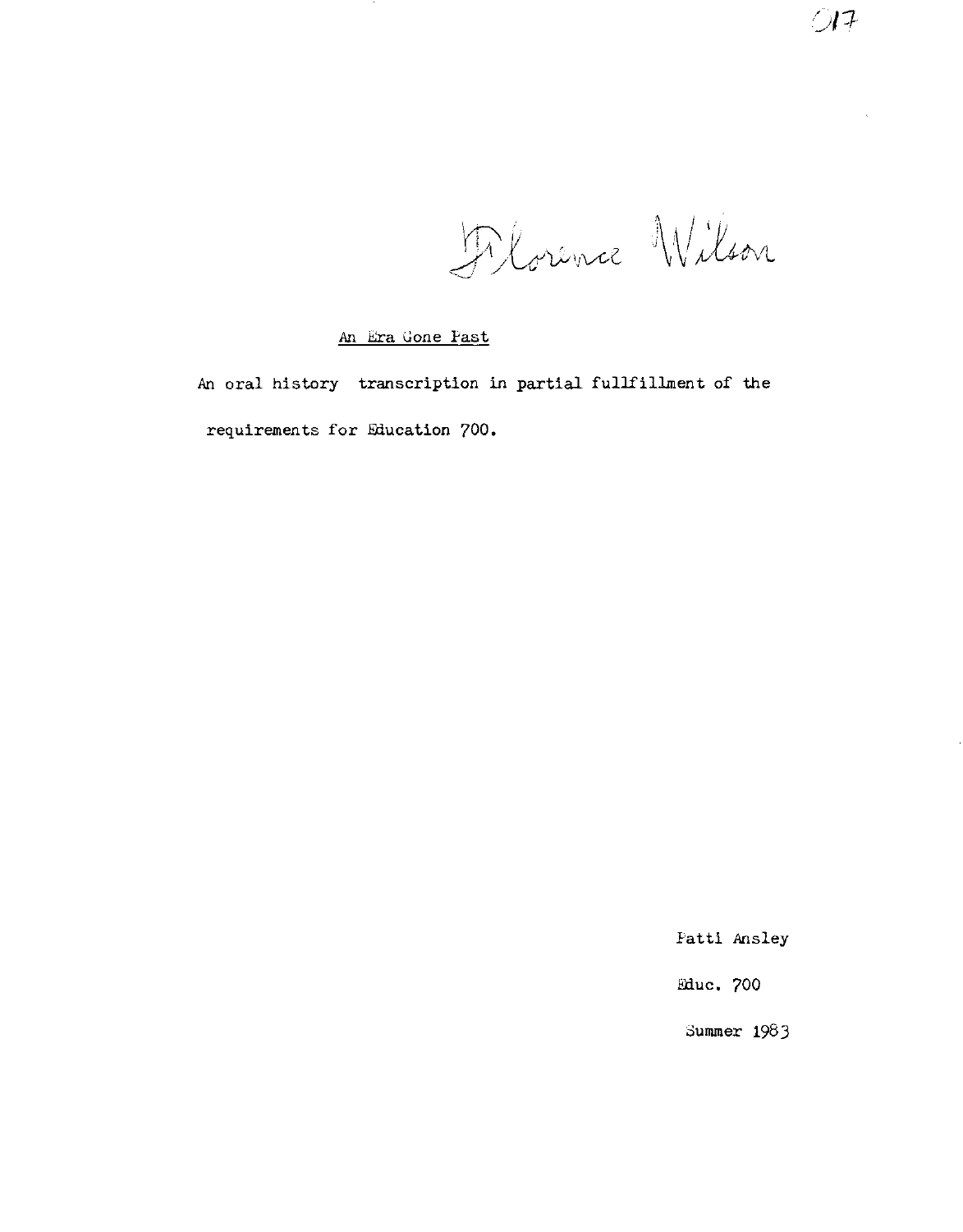I am interviewing Florence Wilson, a former one room schoolhouse teacher from Kansas.

Fatti: What years did you teach in your one room schoolhouse?

Florence: I taught from 1940 to 1979 and four years of my teaching have been in the one room rural school.

Patti, What was your pay? How much did you make?

Florence: My first term of school was for a eight month term and it was for \$60.00 a month. My contract was for \$480.00.

Patti: Boy that is amazing when you think of what teachers make now.

Patti: How did you start out the day? What was your routine for beginning the day?

Florence: In season, when the weather was nice, the children would be playing outside on the playground and I would stand on the porch and ring my school bell and they would line up without any question. They would line up in boy and girl lines and I would have already put the flag up and we would say the Pledge of Allegiance to the flag. Then we would march into the classroom. Sometimes I would even go to the piano and play some march music and they would come in marching. Of course they would stop in the cloakroom to hang up their coats, in season, and to put their lunch pails away Then, when the weather was cold,those little things would **have**  already happened• They would have already had their coats hung. Still, we would always start out with the Pledge of Allegiance to the flag. Then the next thing, without fail, was reading from the Bible. I would always read some scripture from the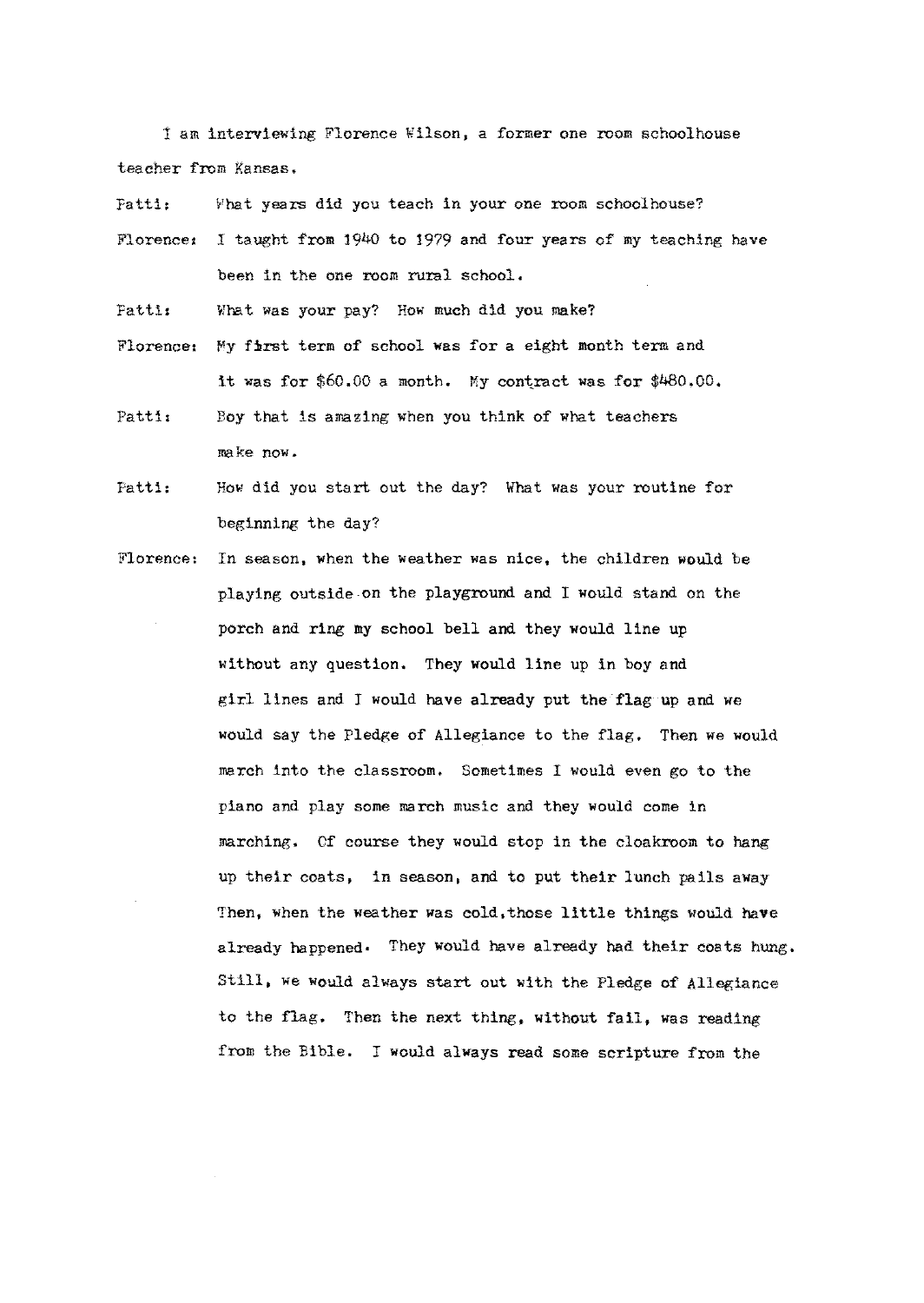Bible. I had a Eible story book, Ebimeirs Bible Story Book. and I would read a story every morning from that and we would always have prayer. Sometimes the children would pray and every morning I would pray and we would have a good day I would tell them that God was guiding us, which he was, and that is why our day was so fine. For thirty years as I taught *I* never did fail to read a Bible story to my children and have prayer.

- Patti, What subjects did you teach and what order did you teach them in?
- Florence, I taught all subjects and in the rural school I had all grades, grade one through eight, The eighth graders were going to be tested at the end of the term with a state test and I knew that a teacher's life almost depended on what her eighth graders would do, So you would devote quite a bit of time to those eighth graders because you would like your job back next year. If your eighth graders failed that meant sometimes, depending on your board of course, that you were not as great a teacher. So, *I*  would always start out my day with the little folks, the young ones because they are a little fresher of a morning, I always tried to have first grade through fourth grade, having had their recitations, because we would come to the recitation bench, We would have the recitation from the first through the fourth by noon time, hopefully. In the afternoon the little children would have more sandbox play and more art work and quiet activities that they were able to do without my guidance that much while listened to the fifth, sixth, seventh, and eighth graders do their recitations.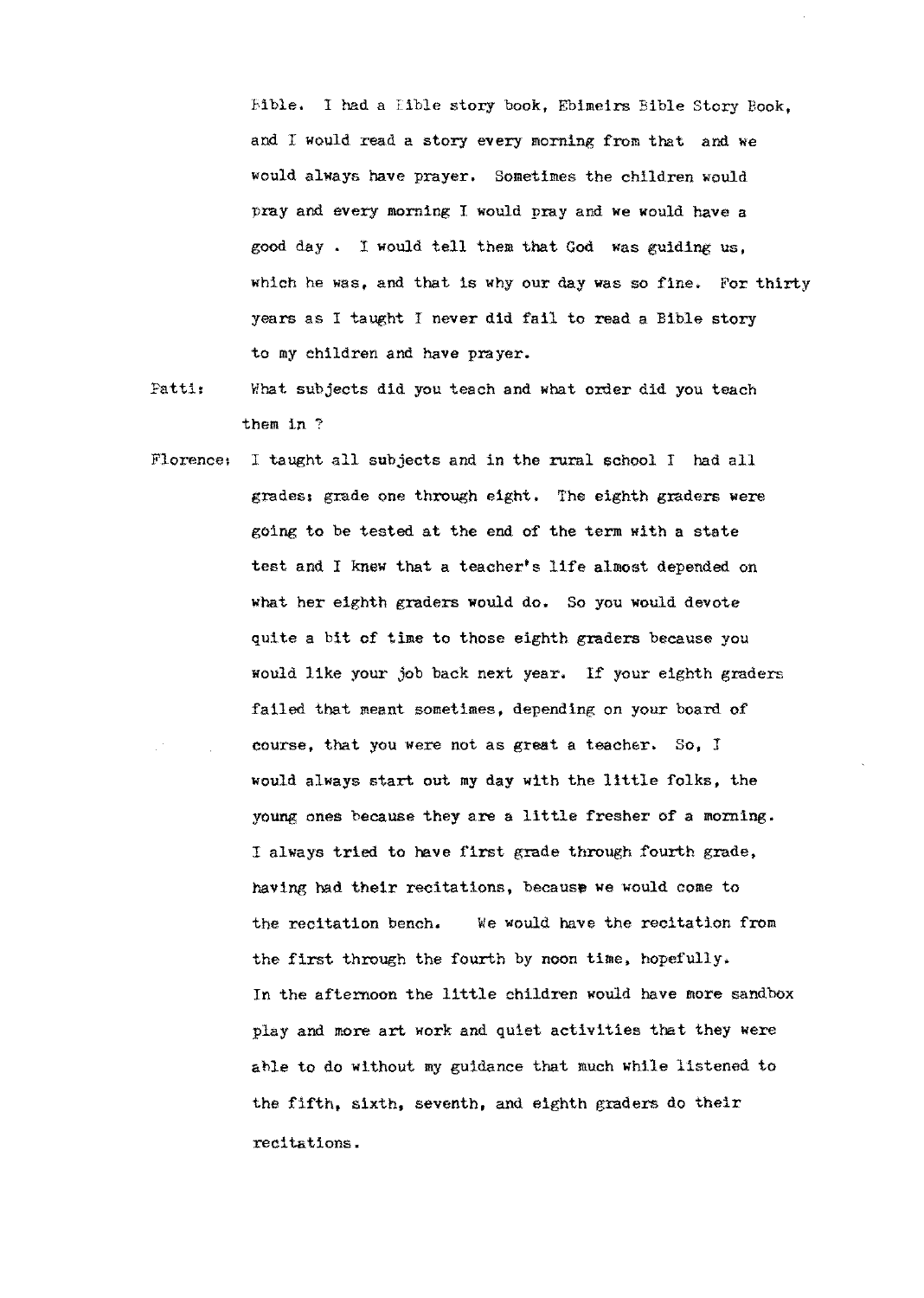The subjects I taught for the lower grades, of course, were the three  $R^*s_1$  reading, writing, and arithmetic. We had very little, as such, science but at recess time we did more science studies than you can imagine because we knew about all the bugs and the birds and all these things that we would see about us. So, the upper grades was where we got alot of text. We always had a Kansas history. It was required: a state requirement. Of course the reading, writing, arithmetic, civics, (deep government study), and geography without fail. The fourth graders had geography in fact. We had a formal text for that and lots and lots of map study, We had lots and lots of drawing maps which children don't do today. They have their maps already run off on duplicators. In those days children drew their own maps because we didn't have duplicator service like you have today. I taught as well as I could because at times I wanted the same job back next year.

- Patti: While the first through fourth grade were having recitation what did the sixth through eighth do?
- Florence: They were doing seat work that had been assigned to them the day before. I sent very little homework home. The assignments that I would make in an afternoon for the upper grade children would be what they would be dging the next morning while I listened to the little ones. When those upper grade students would go home they had the cows to milk, they had plowing to help their dads with and all this so it wouldn't have gone over to well with the families if I would have sent homework home.
- Patti: I can assume then that discipline was not much of a problem. Florence: Not much of a problem. In fact in all my teaching I used the paddle five times and two of those five were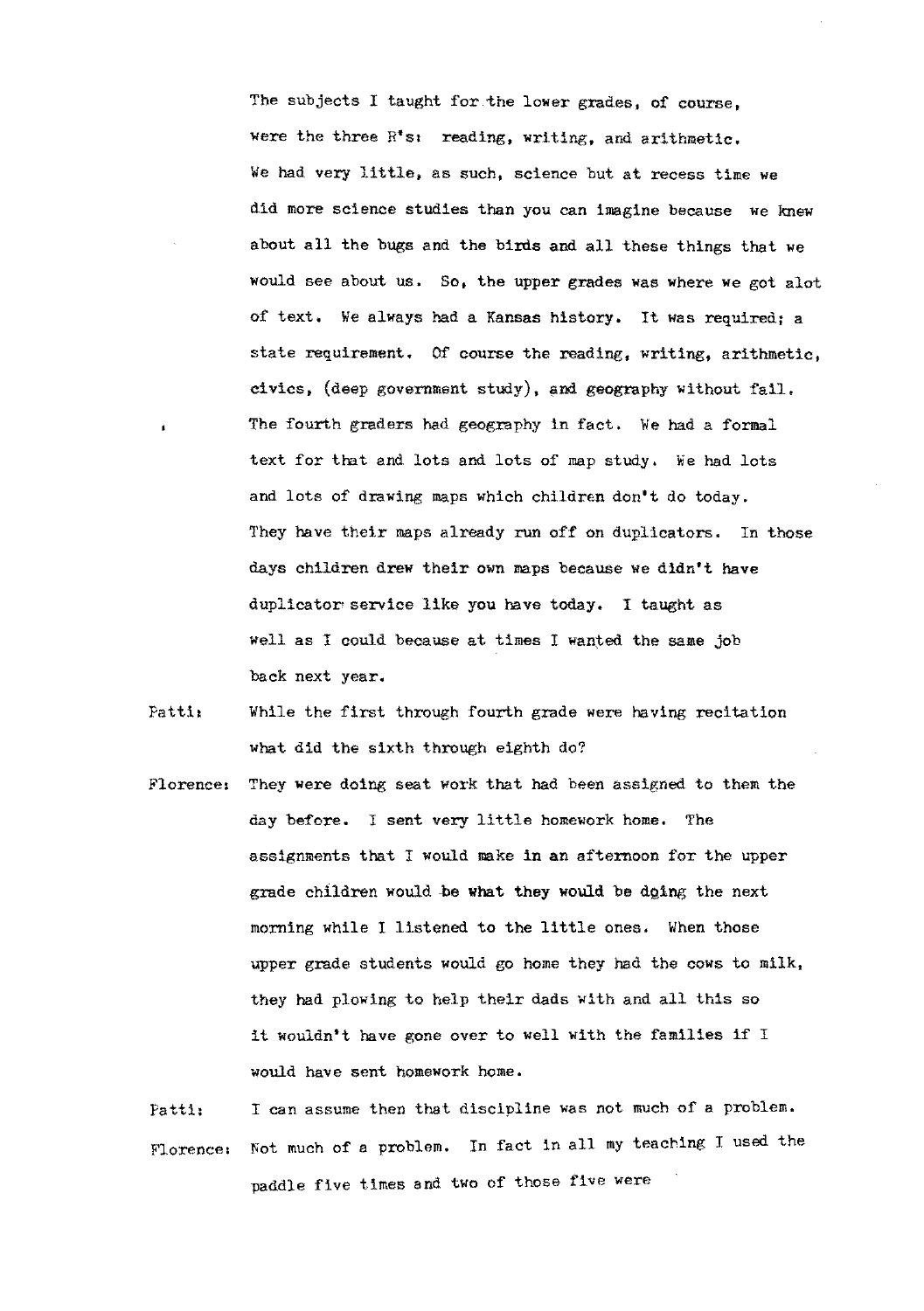on the same child because he cussed and swore. I had to threaten him and of course I had to carry out my threat. It bothered me. I always had the paddle handy. knew I could use it but down deep I knew I wouldn't They except in that rare case where I had to. But generally, children in those days, couldn't stay after school to work because their parents would complain so the worst punishment they could get would to be to miss a recess. I know now that wasn't good. I was a young teacher and I didn't realize how important it was for them to get out to wiggle around on the playground. That was about all I could do because I didn't believe in paddling. I had children stand in the corner-isolation. But I would usually send them to the cloakroom for them to think about what they had done. I would go out and visit and we would end up good friends. I can't remember ever having to be very cross with any child, except this one person who pushed me too far. It is a long ugly story.

Fatti: How did you get your paycheck?

Florence: The board members were frequent visitors at school because they would bring the drinking water in cream cans. Many times a board member would have my paychech at the end of the month with him when he would bring water that day or in some of the years we had government commodities that were brought to school. I prepared the noon meal also. On the pot belly stove would be a big kettle and in that kettle, generally, I'd be cooking beans or a vegetable stew or whatever the government commodities were and then the families sometimes would supplement some of the things, But it wasn't any problem with the paycheck because the board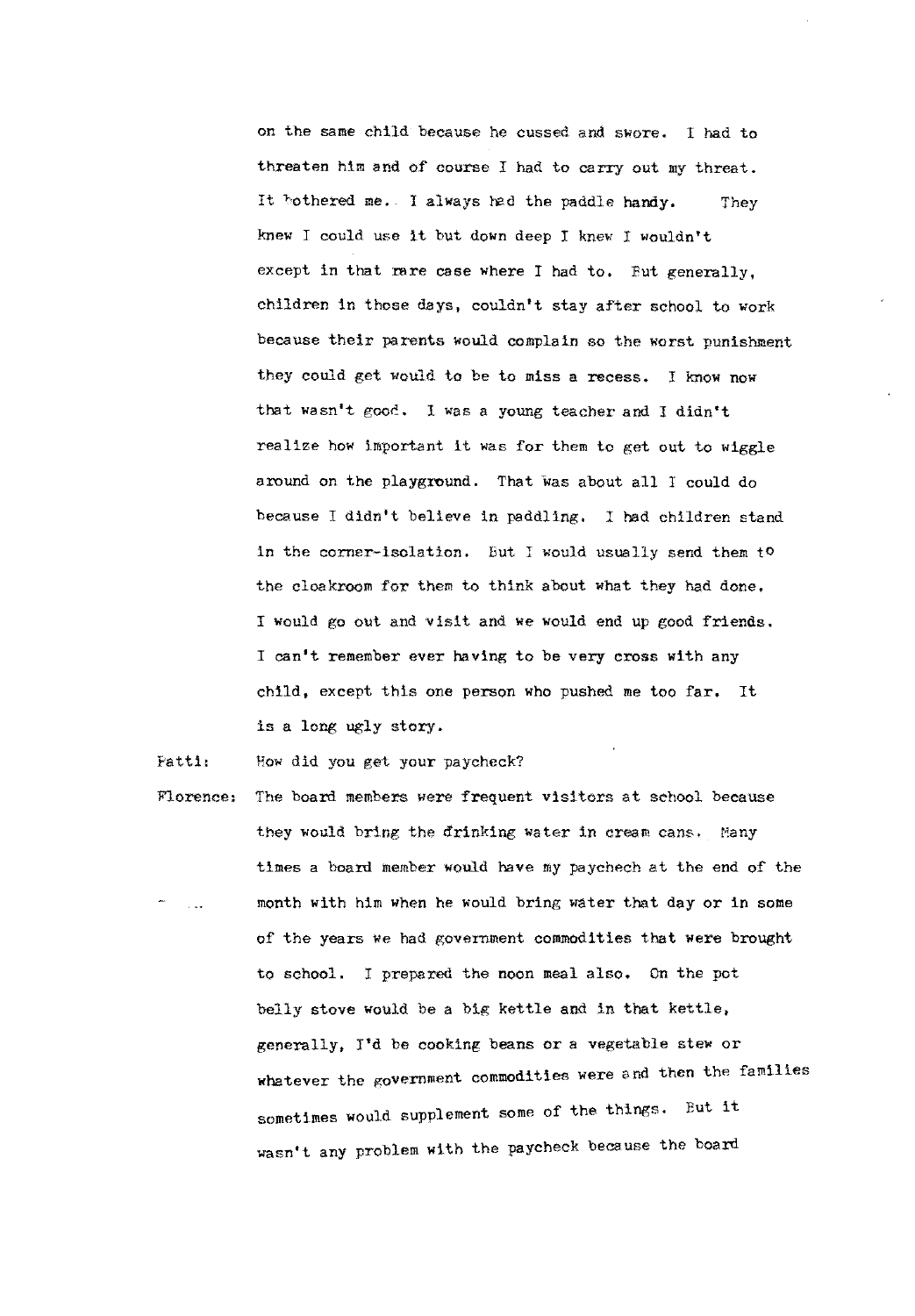came often. They were good friends. Oh yes, it is pay day today and they would rip out the check.

Patti, How did you get your supplies to teach?

Morence: l'efore school would start I would kind of estimate what I would be needing in art supplies. If once in a while I would need something over and above what I had mentioned in the beginning of the year I would get it. Sometimes, if the bill would be several dillars, because that was alot of money in those days, I would present my bill and there was no problem ever. Sometimes I would buy things and pay for it myself rather than mention it because it made me feel good.

Patti: How much schooling did you have in order to teach?

- Florence: I finished high school in 1938 here in Garden City and then I went on to junior college. I finished two years and got a continuing certificate. That sixty hour continuing certificate was equal to a lifetimeas long as I would teach five years out of every six and I always did. In fact, when I got my degree in 1964 I could have applied for a degreed certificate but the superintendent of Garden City advised me not to, because he knew if I did l would have to keep going back to school to renew and renew whereas my lifetime certificate, the sixty hour continuing, would get me through all my teaching career. It isn't that I didn't go back to college. I certainly did. l went back almost every summer and J audited lots of classes, but I didn't have to. I did it because I wanted to.
- Patti, Could you describe a little bit the kinds of texts that you used in your school?
- Florence: Then I started to teach I was amazed to find the texts that were on the shelf in the library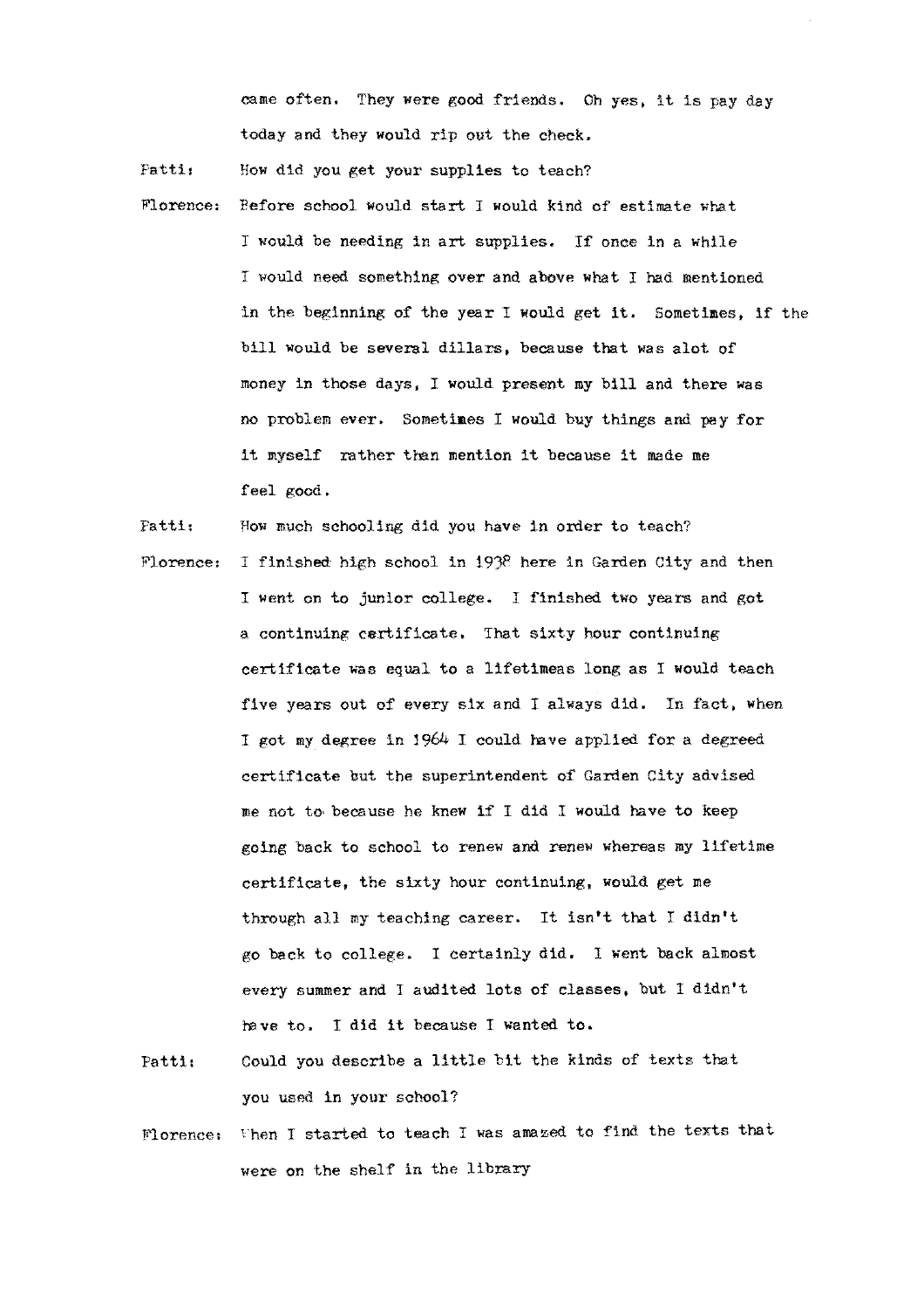were some of the very texts that I had studied from when I was a little girl back in 1925 when I was a first grader, But in those days parents always bought their children's books and when I started to teach, my first term of school, we were using the Bob Merrill series. It wasn't long after that, oh, two or three years after I had started teaching we shifted over to the Houghton-Mifflin series: Tip and Mitten and The Big Show.

- Patti, Did you have a math text or was reading the only text you had a text for?
- Florence: We had a text in math too. We had the old Stone Arithmetic. I don't know who the publisher of that was but it was called the Stone Arithmetic. I have a feeling that Stone was the author of it. The Human Use Geography Book was the one we used in the fourth through eighth grade. We used Mason's United States History. It was a very popular book for the history class. The History of Kansas was a little book that children used. It was a small book but it was power packed. When we were finished with the Kansas history we knew all about our state.

Fatti: What age did the child usually begin school? Florence: They had to have had their sixth birthday by the end of the year whenever they started. Now that law changed and they had to be six years old before the first day of September. When I started teaching I could have five year olds in first grade. Just as long as they were going to be six before the end of the year. I would like to regress here just a minute, When I started to first grade, back in 1925, I was four years old. I was four for six weeks. My birthday is in October.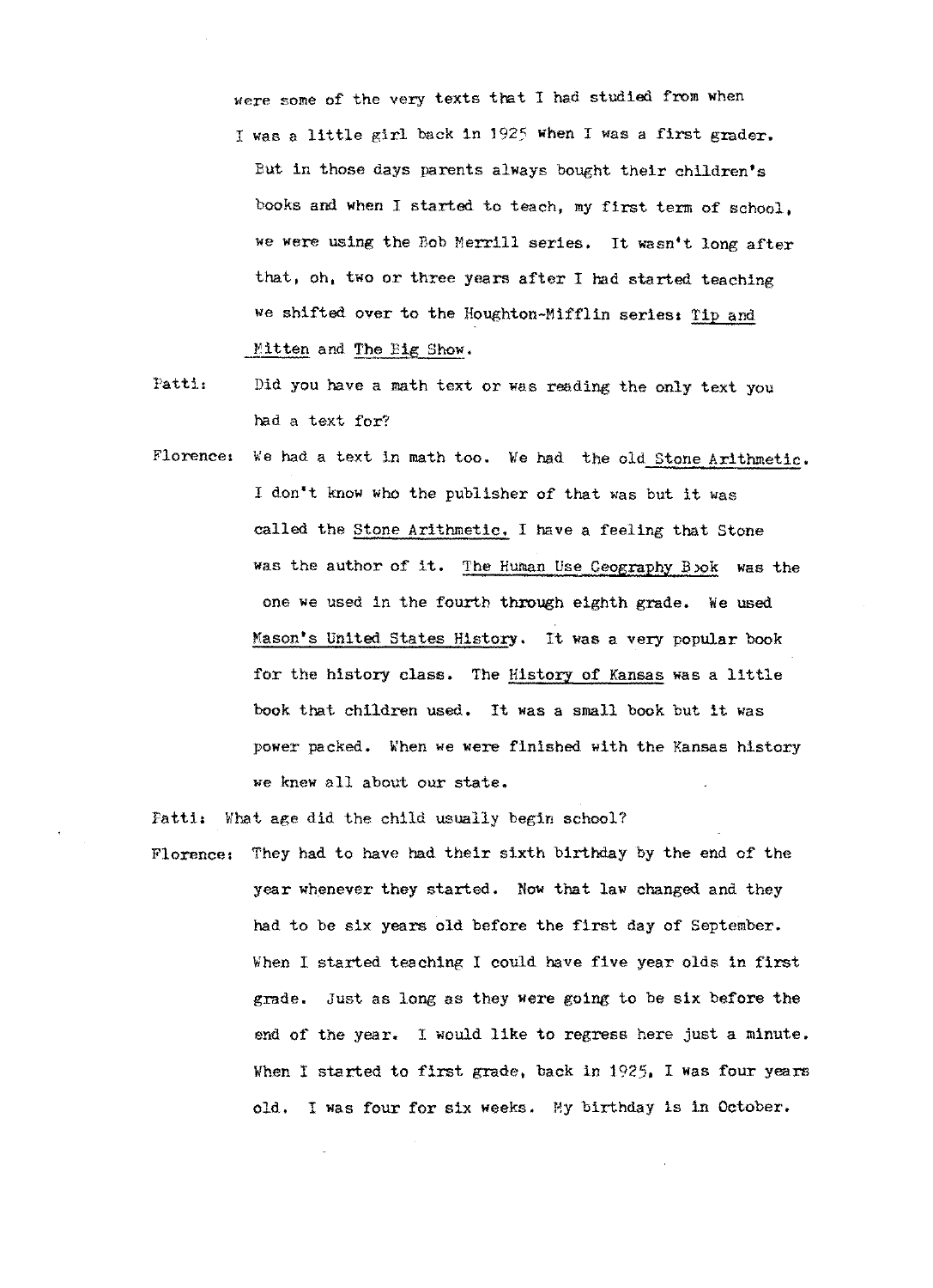I became five in October so you see we really had progress by the time I started teaching in 1940 because we had to be six before the close of the year. There was no law about that when I started. My parents held my brother back a year. He was seven when he started and they pushed me up a year to save transportation. I was always the baby of the class. All through high school I was the youngest one in the class.

- Patti: Probably one of the areas that we as teachers know find so different was how teachers then were expected to behave as far as their personal lifeand their social life. Could you talk about that a little bit-the expectancies the community had of you because you were their school teacher.
- Florence, I was the one they looked up to-the young people. The young girls especially would watch me because I was to have the best courtesies of all. I remember my boyfriend, who is now my husband, would come out of Fridays and we would go to Cimmaron, Kansas because I was teaching in Gray County. We would go to a movie and I always felt squeamish about that because if some people would think that movies were not the thing for school teachers to do I didn't know, but maybe, I would be called before the board and asked about the movie I had attended. So there was that feeling that maybe I shouldn't be at the movie at all because there was a certain stigma in those days attatched to the movies. Eut l looked forward to every Friday evening when he would drive out from Garden City, twenty-five miles, and we would drive on twenty miles to Cimarron and go to a movie and have a Coke before he would drive me to my farm home where my parents were. I was certainly watched. When we would have our community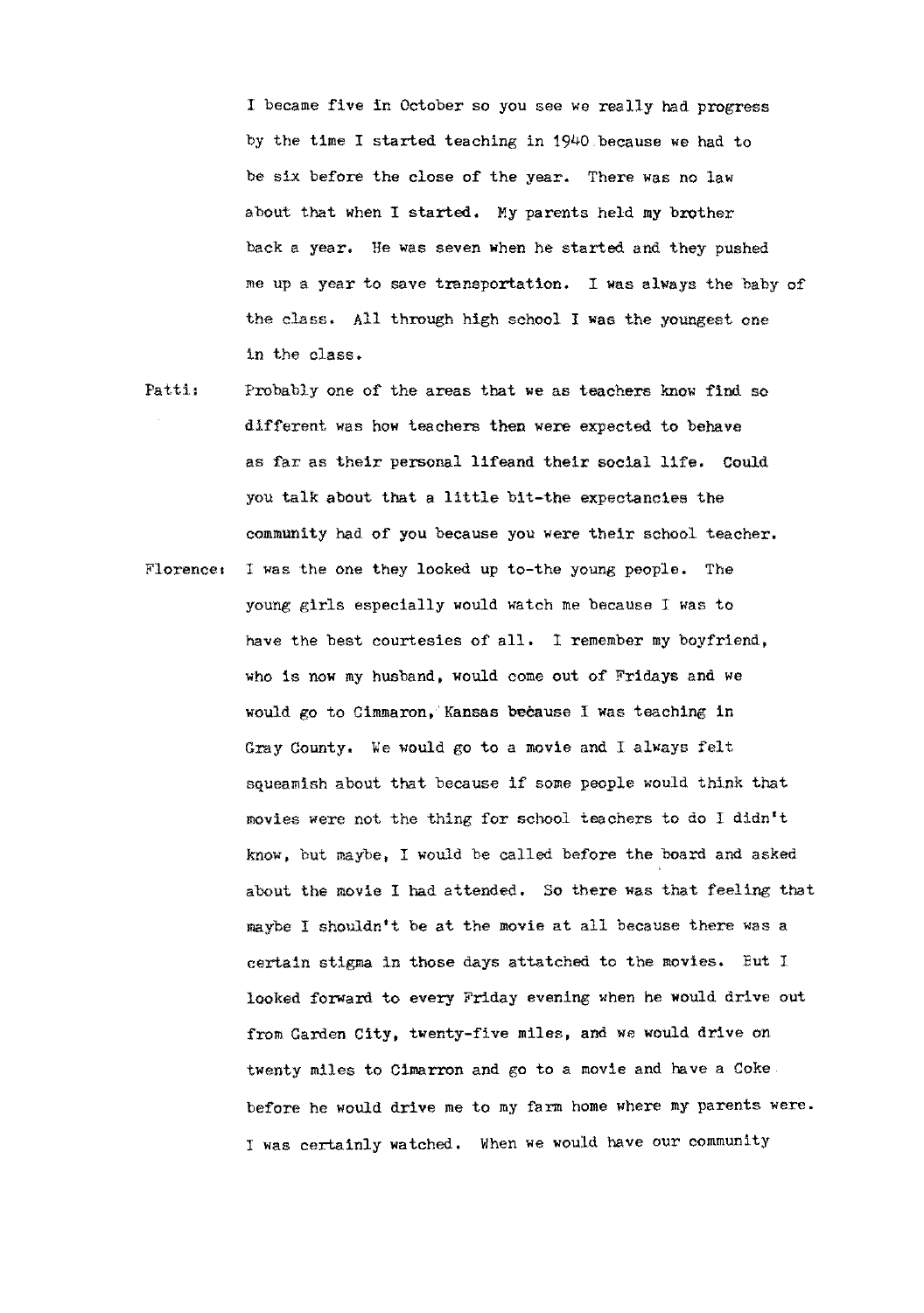gatherings, especially a pie supper or a box supper, the teacher's boyfriend, they called him the beau in those days, was expected to be there of course. I had a beau,or boyfriend,and he would come and then the young fellows who were trying to beat his time, when they found out which was my pie or box, they would run it sky high. The teacher's box always brought the most money, The boyfriend would certainly come equipped with money because he didn't want some of those young whipper snappers of the neighborhood to eat with his sweetheart.

- Patti: well,can I assume then, when you mentioned your home that you lived with your parents while you were teaching?
- Florence: My first year I did. My first year, on the weekends, I would go to my parent's home. My father had asked that I use my education and teach at least one year before I would marry, The Friday when school was out in April, was the Friday before I came Mrs. Wilson. The following Sunday we were married because we had waited the one year that my father had asked,
- Patti: How did you get your job? Who found you and hired you for your position in the schiil?
- Florence: There was a girl in my zoology class who I hadn't really gotten to well acquainted with, She seemed so busy with studies and I liked to skate and do these extra things on the side that she didn't want to do. I never had become to friendly with her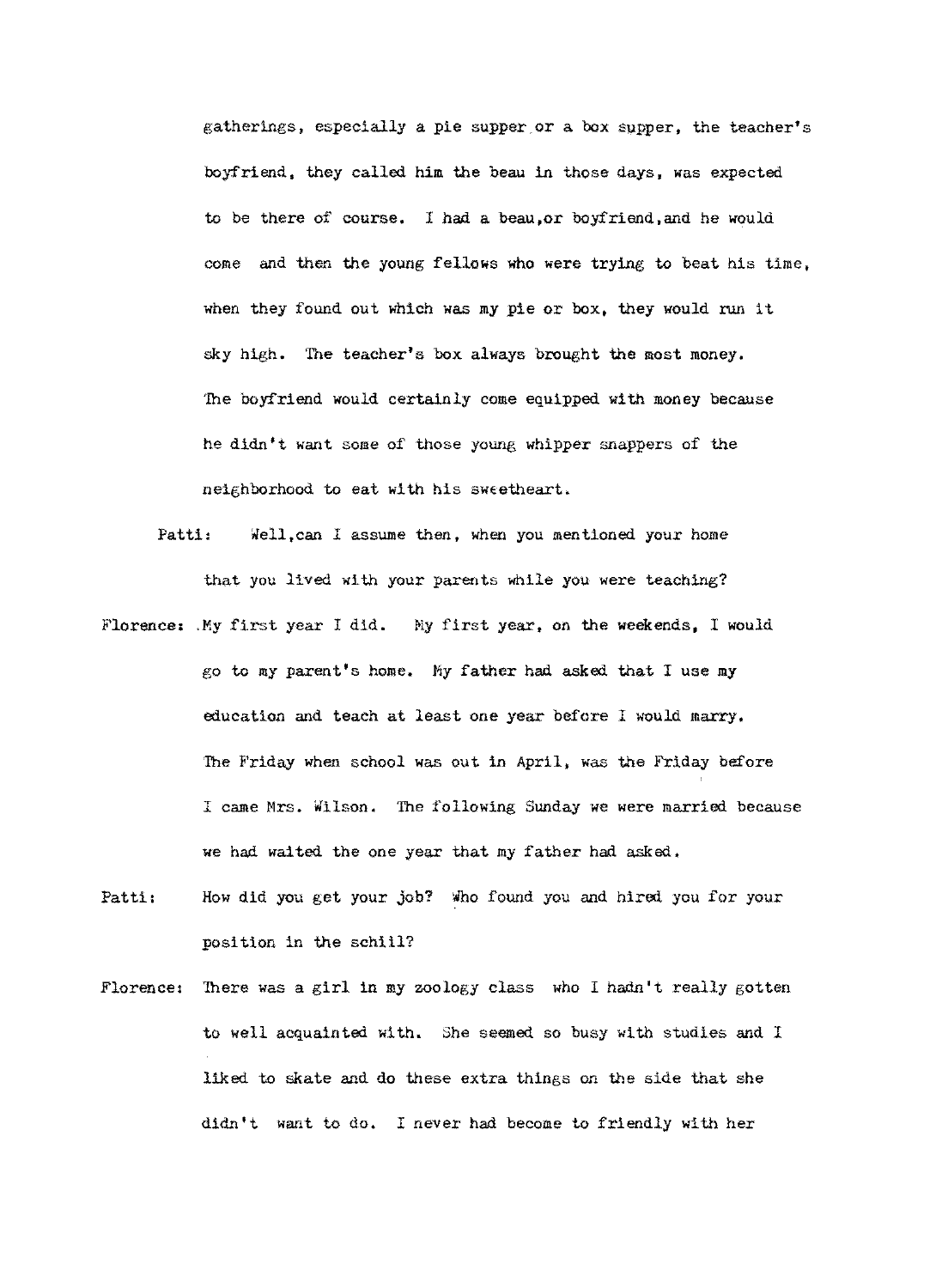because she was so aloof, One day I got to zoology class early and she said, "I've signed my contract **to** teach next year." well I hadn't even applied because I knew that I would be teaching at Solid Rock School, which is east of Garden City about twentyfive miles, I hadn't even applied because I knew I had it in the bag. My mother had taught there and I had gone there as a first grader myself. I said, "what school will you be teaching in?" She said, "Solid Rock. I have signed my contract," Immediately a little bit of hate grew. The girl I hadn't gotten **'** too·friendly with\_anyway was going to be teaching at the school I dreamed of. Then I got busy. That very evening I called the school five miles south and talked to one of the board members, who was a very dear friend, and asked him if I might be an applicant for his school. He said, "Florence, if you want to teach at our school the contract will be in the mail tomorrow." So, it was that easy, I signed up to teach five miles of the school that *<sup>I</sup>*had dreamed of all my life.

# Patt; How did you observe the special holidays? Did you have a Christmas program?

Florence: I was totally responsible for all these gatherings. For instance, country children don't know about Halloween parties so we didn't any of that celebration. At Thanksgiving time we would always have a Thanksgiving program. Generally, in connection with that,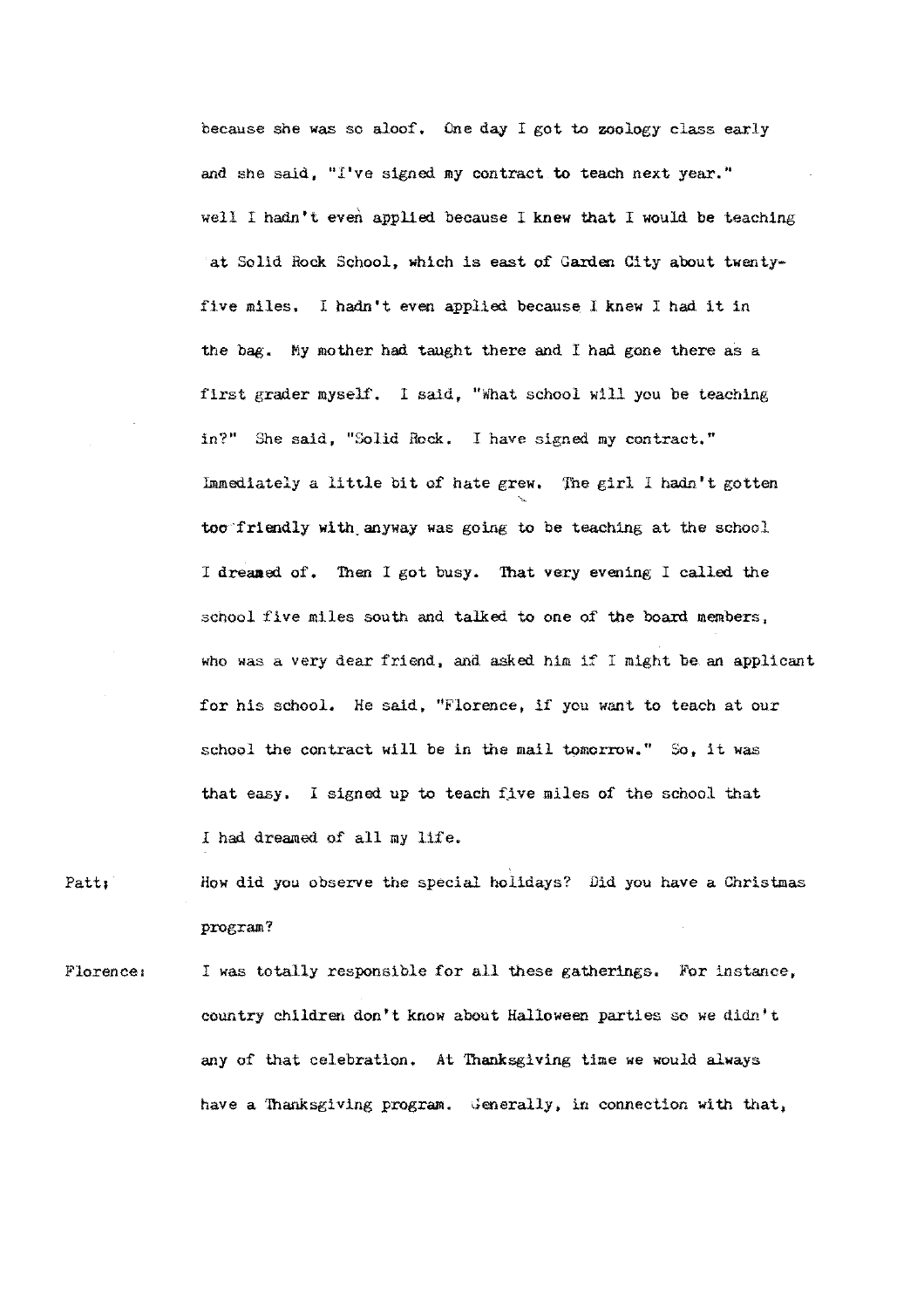Florence, we would have a ple or box supper which would raise money for the Christmas treats for our Christmas program. The next month we would have quite a party and quite a program, We would have dialogues, readings, songs, you name it. Santa Glaus would come with his pack on his back full of candy that had been purchased with the money we had made at our November party. Then we would always have a spring program. I was totally responsible for that. We had a rhythm band in several of the schools that I taught in. We had auite a rhythm band. I taught them tonettes which is a stepping stone to the clarinet. The little children would beat on triangles and sticks. We had the cymbals and the drums. We had fun. Those bands were really pretty nice.because it was a stepping stone when they would become older and take band. I have to ask this question, Did you have a spelling Bee? Oh yes! That was in connection with the track meets in the spring. Track meets were a great time when several, sometimes five or six rural schools, would get together at a particular school. We would take turns going to the different schools. We would have all the races and the broad jump and the high jump and all of these things you can imagine, Then there would be a potluck dinner. Everybody would bring in potluck, In the afternoons, when all the racing was over in the mornings, because it would be warm in the springtime, we would have a

Patti: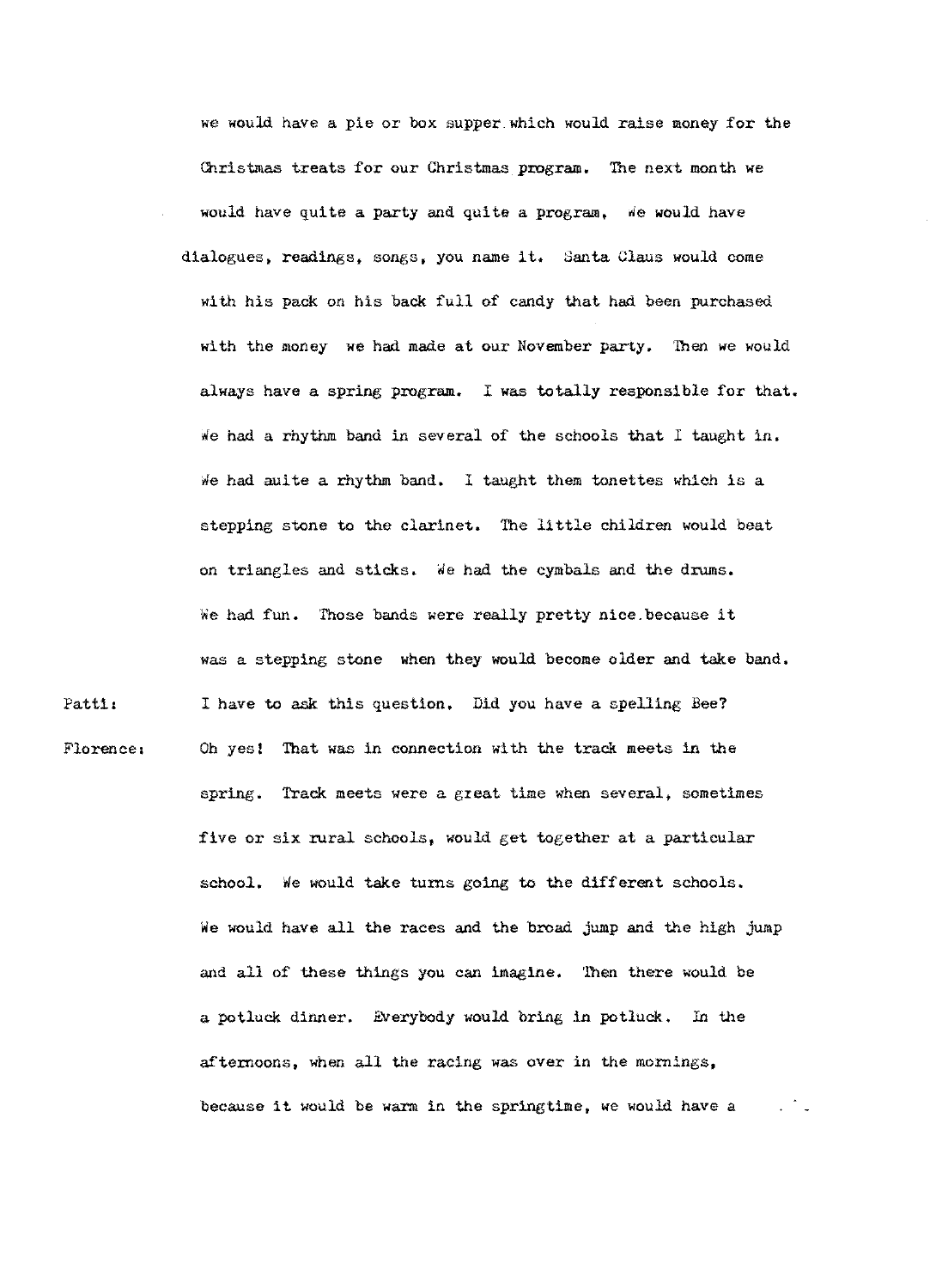spelling bee. we had teachers pronouncing the words and we would spell down by schools. We would have a winner for each grade. There would be a spelling bee winner. That was really big news.

- Patti: What teaching methods were used ie.individualized instruction, did you lecture?
- Florence, Well, the upper grades. I am afraid to say, had to do more writing than the upper grades had to do today because we didn't have that much project time. Alot of the work that they would have to do would be so that I could be busy with my f'irst four grades. When we would have the recitation time, which meant I would call eighth grade civics. My eighth graders would come forward and sit in the recitation bench and I would have studied the lesson and searched for questions that I felt might be asked in that state test coming up. 1 would maybe write a test on the board and they would give the answers. They would come up and we would talk about the answers. So, I lectured. I questioned. when they had the answers, I hoped. The county superintendent was the one who would check to see that I was truly following. I had to keep lesson plans. Following the state outline. The state would send out a book each ·fall that was to be used as a guideline for the lessons that I would teach. It wasn't like I was out there in the country doing what I wanted to do. I had to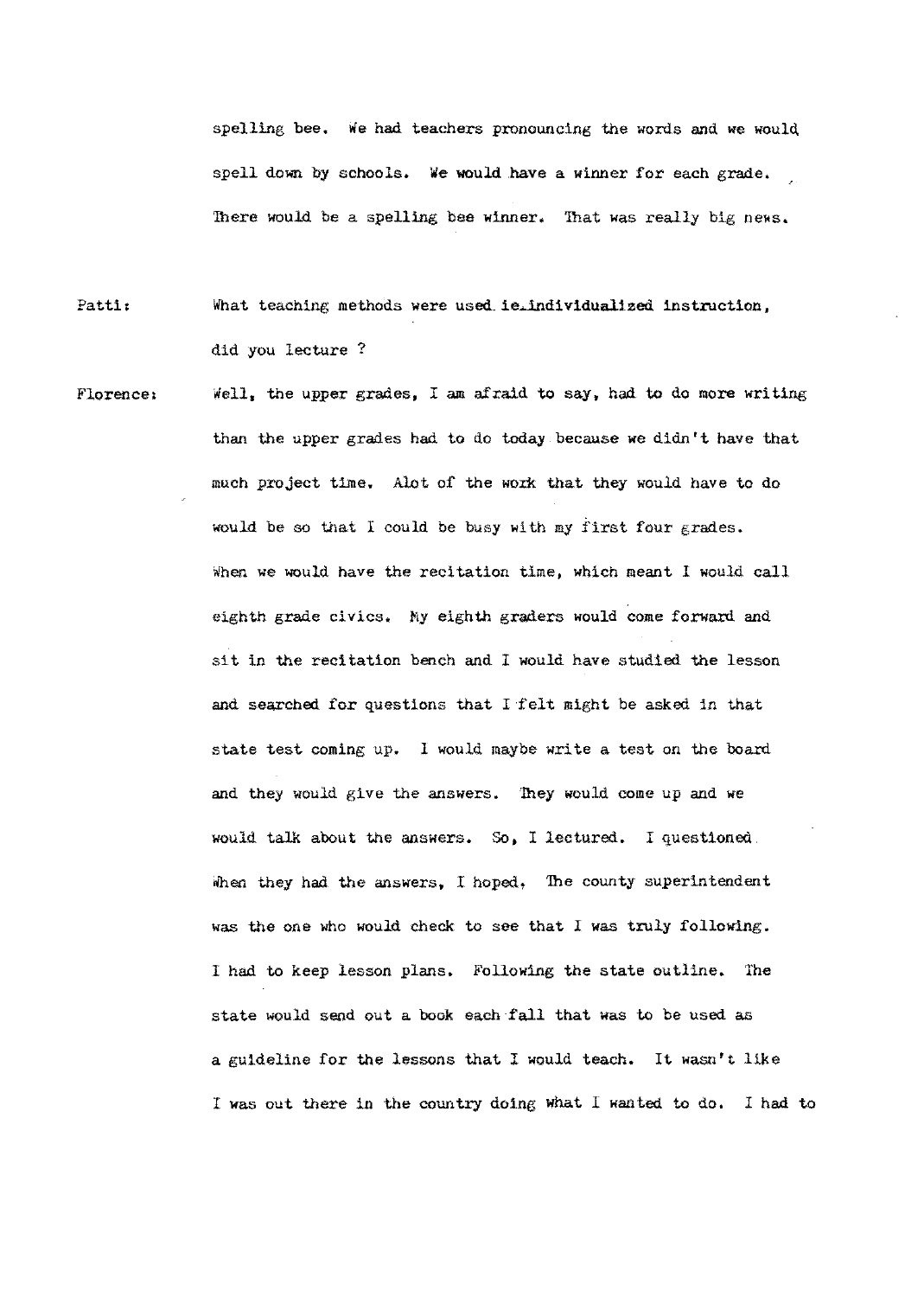teach the lessons that were prescribed by the state.

- Patti: So, it was the state then or the county superintendent that would evaluate you to make sure that you were doing what you were supposed to. How did you evaluate the children? was it through their recitation or did you give them grades?
- Florence, Oh, yes. I tested, I wrote my own tests,because the state didn't furnish tests, They gave us what we should teach but the teacher would write her own tests. If they would have given me the questions for the test that would not have been an evaluation of my teaching in the end when they would be tested by the state, The testing was kind of up to me. I needed to pick up the pertinent facts and test to see how well they had learned what they should have so that, when they would take their state test, they could grade me by what my students had done.

Patti: So, unlike today, you weren't observed teaching?

Florence; Yes. The county superintendent would come in at least once a month. I never did know when. She would just drop in and she would watch me and take notes. It was kind of a nerve racking time because all the time she was there she would be writing. At recess time she would visit with me. If there were things I was doing that she didn't like she would tell me and by the same token I always had good county superintendents. If I was doing something wrong she would tell me. I never did dread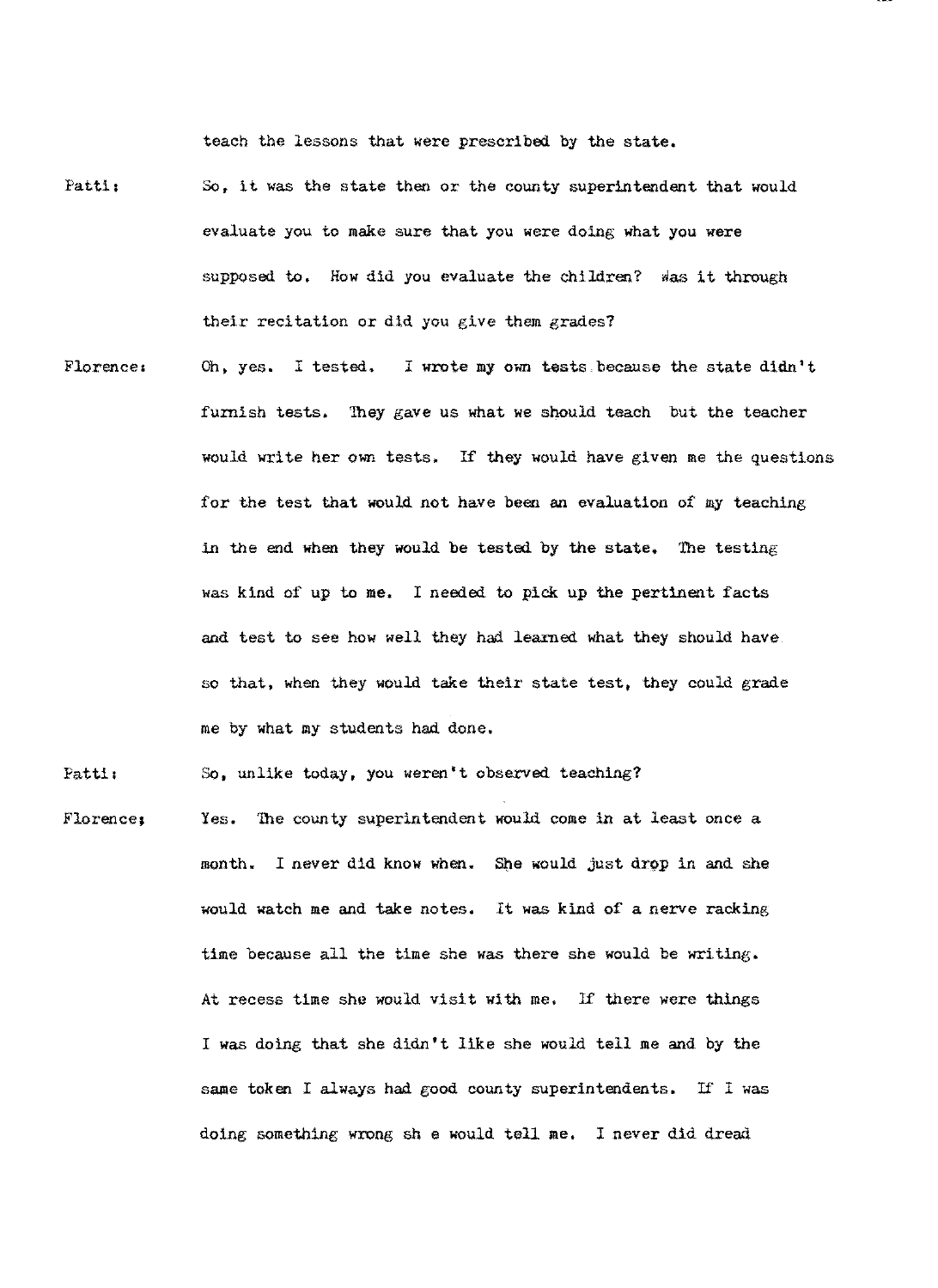her coming that much except for her constantly writing. I was always wondering what am I doing? Is it good or bad? <sup>I</sup>am thankful that I generally got a pretty good rating. My students were always on their best behavior at the time.

Patti: What happened to those children who didn't pass the eighth grade test?

- Florence, You know I, in my experience, only taught in rural schools four years. In my experience, and I don't say this boastfully at all, I never did have one that failed. I don't know whether I was a lucky teacher or I was doing things right. In those days, *1*  don't know, they didn't have the speech clinic, the slow learner class and all these departmentalized things you have today. I have a feeling that some of those students learned from the others. I know that first graders would be tuned in on what was going on in other classes, which made them stronger for the next year. They would hear these same questions for their own
- Patti: Did you use peer tutors? Did you use the older children to help the younger ones or not?

**class~** 

Florence: No, I never did. Not until I came to town school. I certainly did then,

Patti, Well, when they finished the eighth grade in the country did they go into town for the four year high school?